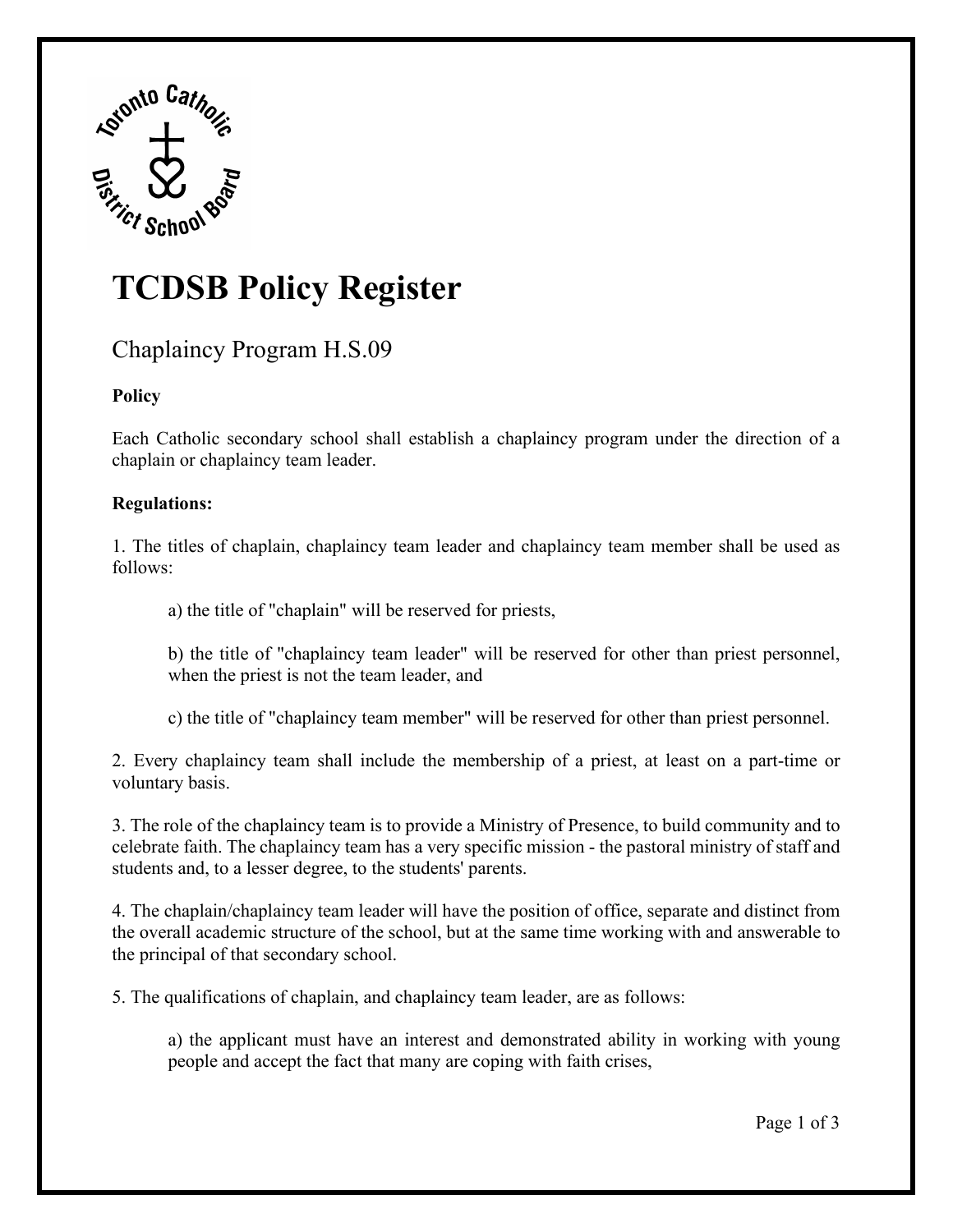

b) the applicant must have the capacity to be empathetic and compassionate. Special attention must be directed to the spiritual life of the candidate,

c) the applicant must hold a basic university degree with a minimum of five courses in scripture, moral theology, systematic theology or liturgy, or certification in chaplaincy service from an accredited educational institution, and

d) the applicant must provide evidence of course work in adolescent psychology or successful experience working with adolescents in different settings.

6. A confidential recommendation will be required:

a) from the appropriate bishop for applicants who are diocesan priests, or

b) from the superior or director is required for applicants of religious communities, or

c) from the parish priest attesting to community and/or parish involvement for all other applicants.

7. The Archdiocese will be approached to assist the Board to provide a chaplain/chaplaincy team leader for schools entitled to one or two days of assistance.

8. Prior to the appointment of a chaplain and/or chaplaincy team leaders and members, approval of the Ordinary will be obtained:

a) through the office of the Director of Clergy Personnel for priest chaplains,

b) through the office of the Permanent Diaconate for deacon personnel, and

c) through the office of the Catholic High School Commission for other than priest and deacon personnel.

#### 9.

a) The staffing level shall be based on the student population of the school, but is not to exceed the following:

 0 - 300 students 1 day per week 301 - 600 students 2 days per week